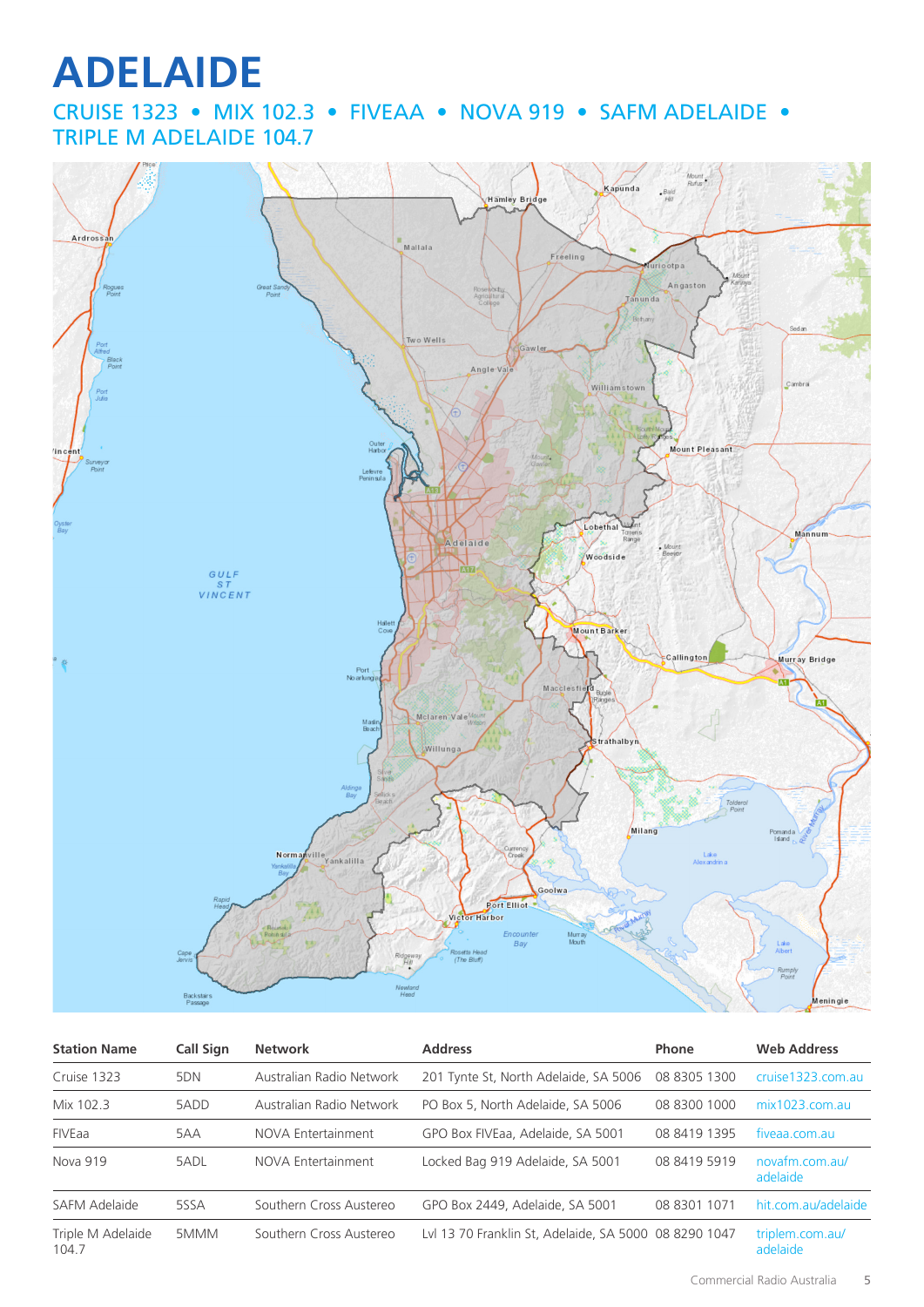## **ADELAIDE**

Adelaide, the capital of South Australia, also known as the 'City of Churches' is situated north of the Fleurieu Peninsula, and between the Gulf St Vincent and the Mount Lofty Ranges. Adelaide offers far more than the churches it's known for. Attractions include the Adelaide Botanic Gardens, Adelaide Zoo and Art Gallery of South Australia to name a few.

There are six commercial radio stations licensed to broadcast in Adelaide on AM/FM frequencies, and there are also a substantial amount of stations broadcasting on DAB+ digital radio.

In comparison to the 2011 census, the population of the radio licence area for Adelaide has increased by 4.5% to 1,292,931. The birthplace for 72% of the population was Oceania including Australian, New Zealander, Indigenous and Islander persons.

282,646 people, 22% of the population were attending an educational institution in 2016. Of these, 39% were either in infants or primary, 26% were attending a secondary educational institution, 26% attending University and 9% attending TAFE. Of the 529,402 people (41%) who already have a tertiary qualification, 43% have a degree and 23% have a certificate, diploma or another tertiary qualification.

Adelaide has a relatively high proportion of home ownership. Of the total dwellings (492,238), 31% of dwellings are owned outright and 37% are mortgaged. Private rental properties represent 23% of total dwellings.

21% of the total households in Adelaide have a household income range between \$21,000 – \$41,999pa; 25% between \$42,000 – \$77,999pa; and 12% between \$78,000 – \$103,999pa. 26% of households have a household income over \$103,000pa.

#### **AGRICULTURE**

The Barossa Valley is approximately 70 kilometres north of Adelaide. The farmlands produce over 5.2 million kilograms of apples, almost 20,000 kilograms of avocados and over 15 thousand kilograms of grapes. The region of farmland for crops, fruit, vegetables and livestock spans 335,296 hectares.

The area holds more than 300,000 sheep and lambs and nearly 40 thousand beef cattle.

#### EMPLOYMENT

The majority (54%) of the labour force of 639,927 is employed full time. The main industries of employment are:

- Education and Training/Health Care & Social Assistance;
- Wholesale Trade/Retail Trade/Accommodation and Food Services; and
- Manufacturing/Electricity, Gas, Water and Waste Services/Construction.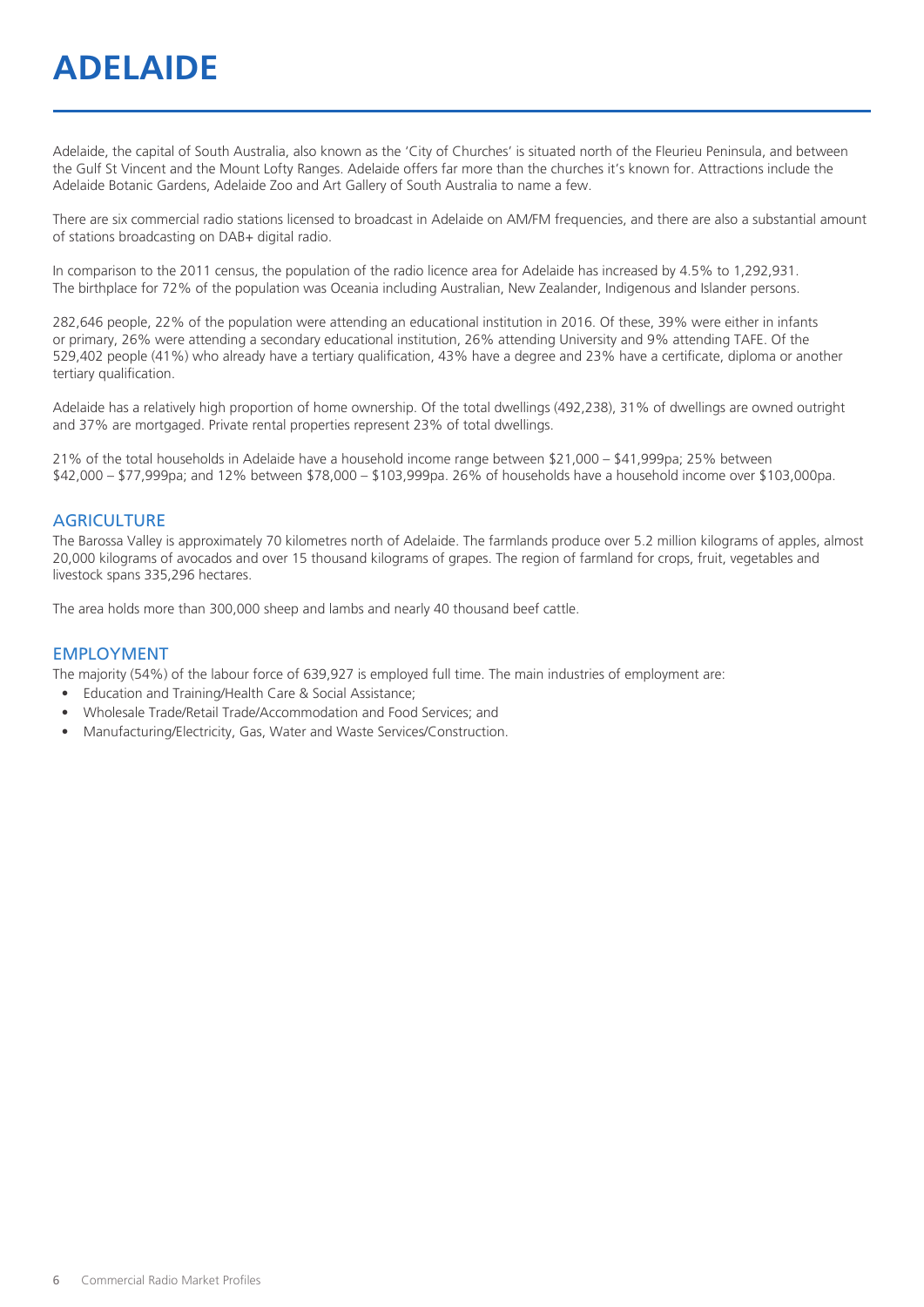# **ADELAIDE**

#### AGE COHORTS

| Age                          | Male    | Female  | <b>Total</b>   | <b>Market</b><br>population |
|------------------------------|---------|---------|----------------|-----------------------------|
| $10 + \gamma$ ears           | 554,026 | 584.843 | 1,138,869      | 88.08%                      |
| 0-9 years                    | 79,031  | 75,031  | 154,062        | 11.92%                      |
| $10-17$ years                | 59,426  | 55,647  | 115,073        | 8.9%                        |
| 18-24 years                  | 60,910  | 59,174  | 120,084        | 9.29%                       |
| 25-39 years                  | 129,553 | 131,999 | 261,552        | 20.23%                      |
| 40-54 years                  | 128,388 | 132,567 | 260,955        | 20.18%                      |
| 55-64 years                  | 77,102  | 83,209  | 160,311        | 12.4%                       |
| 65-74 years                  | 58,098  | 64.612  | 122,710        | 9.49%                       |
| 75+ years                    | 40,549  | 57,635  | 98,182         | 7.59%                       |
| Total 2011 population        | 606,202 | 630,448 | 1,236,650      |                             |
| <b>Total 2016 population</b> | 633,057 | 659,874 | 1,292,931 100% |                             |
| % change 2011-2016           |         |         | 4.55%          |                             |

#### LABOUR FORCE

| <b>Employment classification</b> | Total   | Labour force |
|----------------------------------|---------|--------------|
| Full-time employed               | 346,124 | 54.09%       |
| Part-time employed               | 214,686 | 33.55%       |
| Not stated employed              | 29.871  | 4.67%        |
| Unemployed                       | 49.246  | 7.7%         |
| <b>Total labour force</b>        | 639.927 | 100%         |

#### HOUSEHOLD INCOME

| Income range (pa)       | Total   | Occupied<br>dwellings |
|-------------------------|---------|-----------------------|
| $$0 - $7,749$           | 9,126   | 1.86%                 |
| $$7,750 - $20,999$      | 27,656  | 5.63%                 |
| $$21,000 - $41,999$     | 102,068 | 20.77%                |
| $$42,000 - $77,999$     | 120,471 | 24.51%                |
| $$78,000 - $103,999$    | 57,981  | 11.8%                 |
| $$104,000 - $129,999$   | 48,763  | $9.92\%$              |
| $$130,000 - $155,999$   | 29,246  | 5.95%                 |
| $$160,000 - $181,999$   | 17,605  | 3.58%                 |
| $$182,000 - $207,999$   | 12,649  | 2.57%                 |
| $$208,000+$             | 21,725  | $4.42\%$              |
| Not stated              | 44,176  | 8.99%                 |
| <b>Total households</b> | 491,466 | 100%                  |

#### FAMILY STRUCTURE

| <b>Type of family</b>         | Total   | <b>Total families</b> |
|-------------------------------|---------|-----------------------|
| Couple families - Children    | 149,291 | 43.1%                 |
| Couple families - No children | 133,128 | 38.44%                |
| Single parents                | 58,610  | 16.92%                |
| Other families                | 5,314   | 1.53%                 |
| <b>Total families</b>         | 346,343 | 100%                  |

### **OCCUPATION**

| <b>Employment classification</b>                                     | Total   | <b>Occupations</b> |
|----------------------------------------------------------------------|---------|--------------------|
| Managers/Professionals                                               | 199,109 | 33.72%             |
| Technicians & trade workers/<br>Community & personal service workers | 150,491 | 25.48%             |
| Clerical & administrative workers                                    | 83,175  | 14.09%             |
| Sales Workers                                                        | 57,538  | 9.74%              |
| Machinery operators & drivers/Labourers                              | 91,797  | 15.55%             |
| Not stated                                                           | 8.407   | 1.42%              |
| <b>Total</b>                                                         | 590,517 | 100%               |

#### INDUSTRY

| Industry                                                                                                      | Total   | Workforce |
|---------------------------------------------------------------------------------------------------------------|---------|-----------|
| Agriculture, forestry & fishing                                                                               | 7,950   | 1.36%     |
| Mining                                                                                                        | 3.725   | 0.64%     |
| Manufacturing/Electricity, gas, water &<br>waste services/Construction                                        | 99,083  | 16.91%    |
| Wholesale trade/Retail trade/<br>Accommodation & food services                                                | 119,203 | 20.35%    |
| Transport, postal & warehousing/<br>Information, media & communications                                       | 32,612  | 5.57%     |
| Financial & insurance services/<br>Rental hiring & real estate services/<br>Administration & support services | 47.371  | 8.09%     |
| Professional scientific & technical services                                                                  | 36,968  | 6.31%     |
| Public administration & safety                                                                                | 44,683  | 7.63%     |
| Education & training/Health care &<br>social assistance                                                       | 143,670 | 24.52%    |
| Arts & recreation services                                                                                    | 8,295   | 142%      |
| Other services                                                                                                | 23,045  | 3.93%     |
| Not stated                                                                                                    | 19,258  | 3.29%     |
| Total                                                                                                         | 585,863 | 100%      |

#### ANNUAL HOUSEHOLD EXPENDITURE

| <b>Product or service</b>            | $$000's$ (pa) |
|--------------------------------------|---------------|
| Food & non-alcoholic beverages       | 5,701,025     |
| Alcoholic beverages                  | 696,689       |
| Clothing & footwear                  | 1,051,669     |
| Household furnishings & equipment    | 1,374,598     |
| Furniture & floor covering           | 519,200       |
| Household appliances                 | 243,418       |
| Household services & operation       | 923,831       |
| Medical care & health expenses       | 2,006,972     |
| Motor vehicle purchase               | 961,008       |
| Motor vehicle running costs          | 2,916,702     |
| Recreation                           | 3,782,216     |
| Recreational & educational equipment | 991,221       |
| Holidays                             | 1,657,901     |
| Personal care                        | 628,099       |